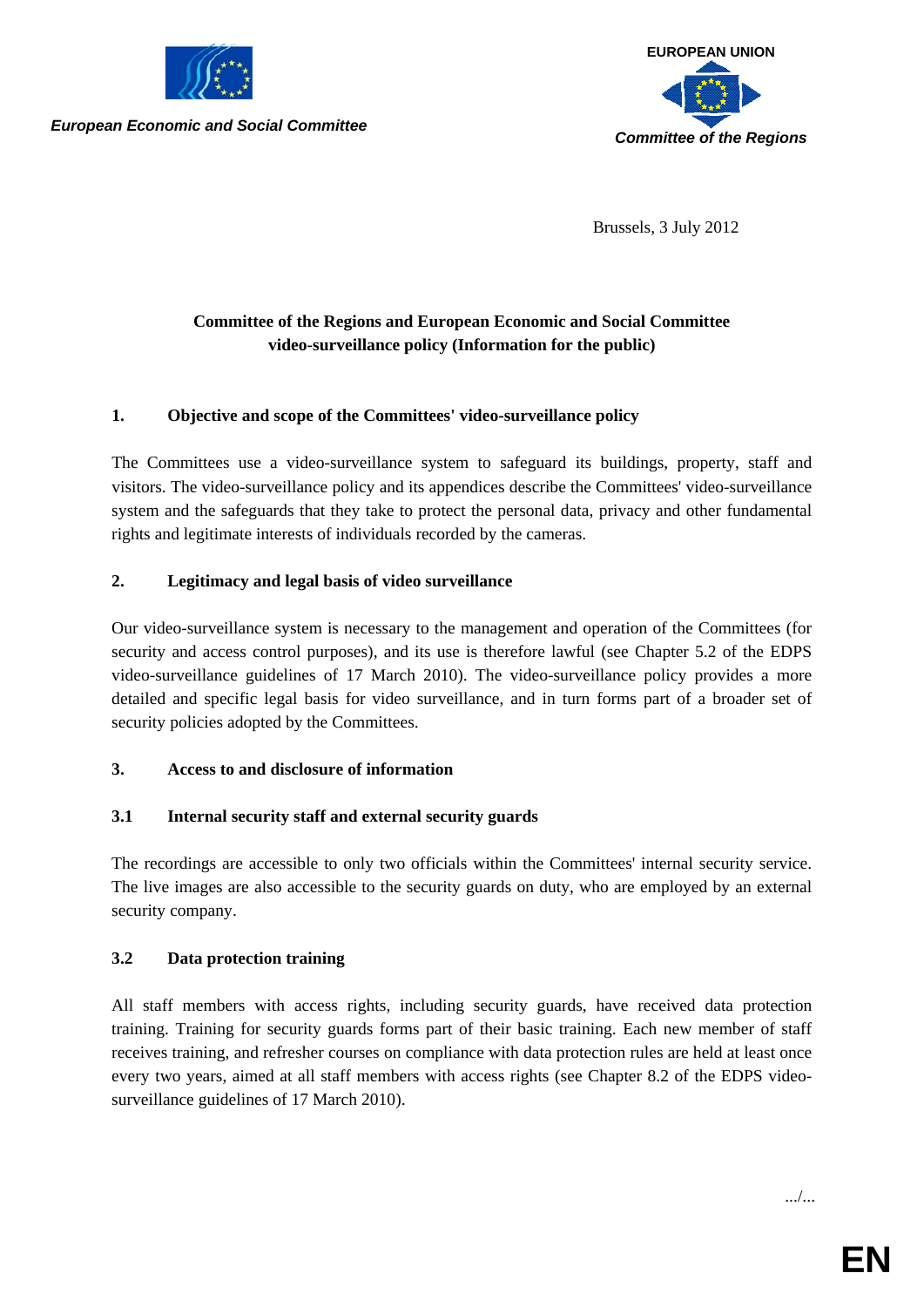#### **4. Protection and safeguarding of data**

A number of technical and organisational measures have been taken to secure the video-surveillance system, including the personal data.

## **5. Informing the public**

## **5.1 Notices at the entrances to Committee buildings**

Notices posted on site inform the public that video surveillance is in place, and provide essential information on data processing. These notices are posted at all entrances to Committee buildings, including entrances to the car parks.

## **5.2 Version available at reception**

Copies of this video-surveillance policy are also available from the security service (secu@eesc.europa.eu) and from the reception of each of the Committee buildings.

#### **5.3 Publication on the Internet**

This document is the public version of the video-surveillance policy published on the intranet and on the Committees' websites.

# **6. Ability for members of the public to check, change or delete information relating to them**

Members of the public have the right to access the personal data we hold relating to them, and to rectify and supplement this data. All requests for access, rectification, blocking and/or deletion of personal data must be sent to the security service's functional inbox (secu@eesc.europa.eu).

We do not currently ask for payment from people who ask to view or be sent a copy of images of them, but we reserve the right to charge a reasonable fee should the number of access requests increase.

An access request may be rejected in the exact circumstances subject to an exemption under Article 20(1) of Regulation (EC) No 45/2001.